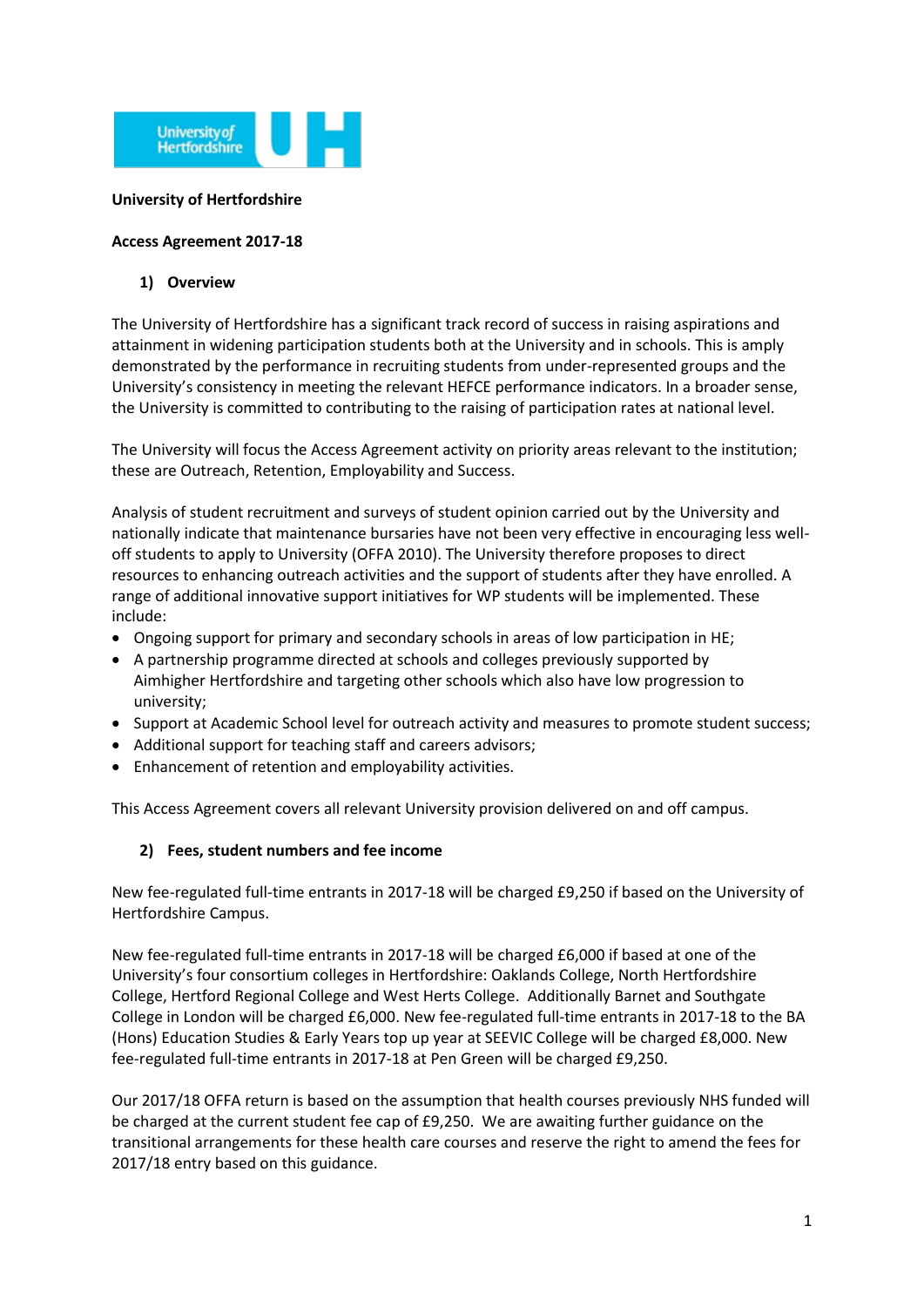Part time students will be charged on a pro rata basis; the maximum a part time student will pay in a single academic year will be £6,930. In subsequent years, continuing students may pay a figure increased only in accordance with DfBIS regulations for index linking. Within this agreement and the corresponding resource book we have assumed we will raise fees for continuing students in 2017-18, however that decision has yet to be made by the University as the 2.8% allowable increase was only announced recently and the fees decision requires agreement through our committee structure, therefore our income and associated spend may decrease if the decision is taken to freeze the fees of continuing students.

#### **3) Access and student success measures**

The University uses well-established performance indicators produced by HESA for assessing widening participation, retention and employability outcomes. We have revised our targets to reflect the success of our previous performance and to challenge ourselves to perform even better. (see Section 4: Targets & Milestones).

**3.1.i) Participation of under-represented groups in HE -** Young full-time undergraduate entrants: The University has set targets to maintain the levels of students coming from state schools. The latest published HESA performance indicators show that the University is outperforming the benchmark and our targets for the percentage from state schools. The numbers recruited from low participation neighbourhoods using the POLAR 3 method have increased but we have not yet reached the benchmark, and our targets to reflect this.

**3.1.ii) Non-continuation of students -** For full-time, first degree entrants, percentage no longer in HE:

The 2013-2014 HESA performance indicators show a decline in terms of retention of all groups of students compared to the baseline targets that the University has set; however the University continues to outperform the benchmark for young and mature students.

#### **3.1.iii) Employment Indicator (including further study)**

The most recent graduate data shows that the University has increased employment levels for both full-time and part-time first degree graduates, and we are outperforming the benchmark in both these measures.

| <b>UNDERGRADUATE</b>       | Full-time &<br>Sandwich % | Part-time % | Total % |
|----------------------------|---------------------------|-------------|---------|
| Asian/Asian British        | 21.5%                     | 11.7%       | 18.5%   |
| <b>Black/Black British</b> | 18.2%                     | 10.7%       | 15.9%   |
| Chinese                    | 4.8%                      | 2.9%        | 4.2%    |
| Information refused        | 1.2%                      | 4.0%        | 2.1%    |
| Mixed                      | 4.5%                      | 2.6%        | 4.0%    |
| Other Ethnic               | 4.7%                      | 4.0%        | 4.1%    |
| background                 |                           |             |         |
| White                      | 45.0%                     | 65.4%       | 51.2%   |
| <b>Grand Total</b>         | 100.0%                    | 100.0%      | 100.0%  |

#### **3.1.iv) Ethnicity and gender of undergraduate students (14/15)**

The University has not set specific targets relating to the recruitment of students from ethnic minority groups as these groups are already well represented. The University will however monitor to ensure that this diversity is maintained.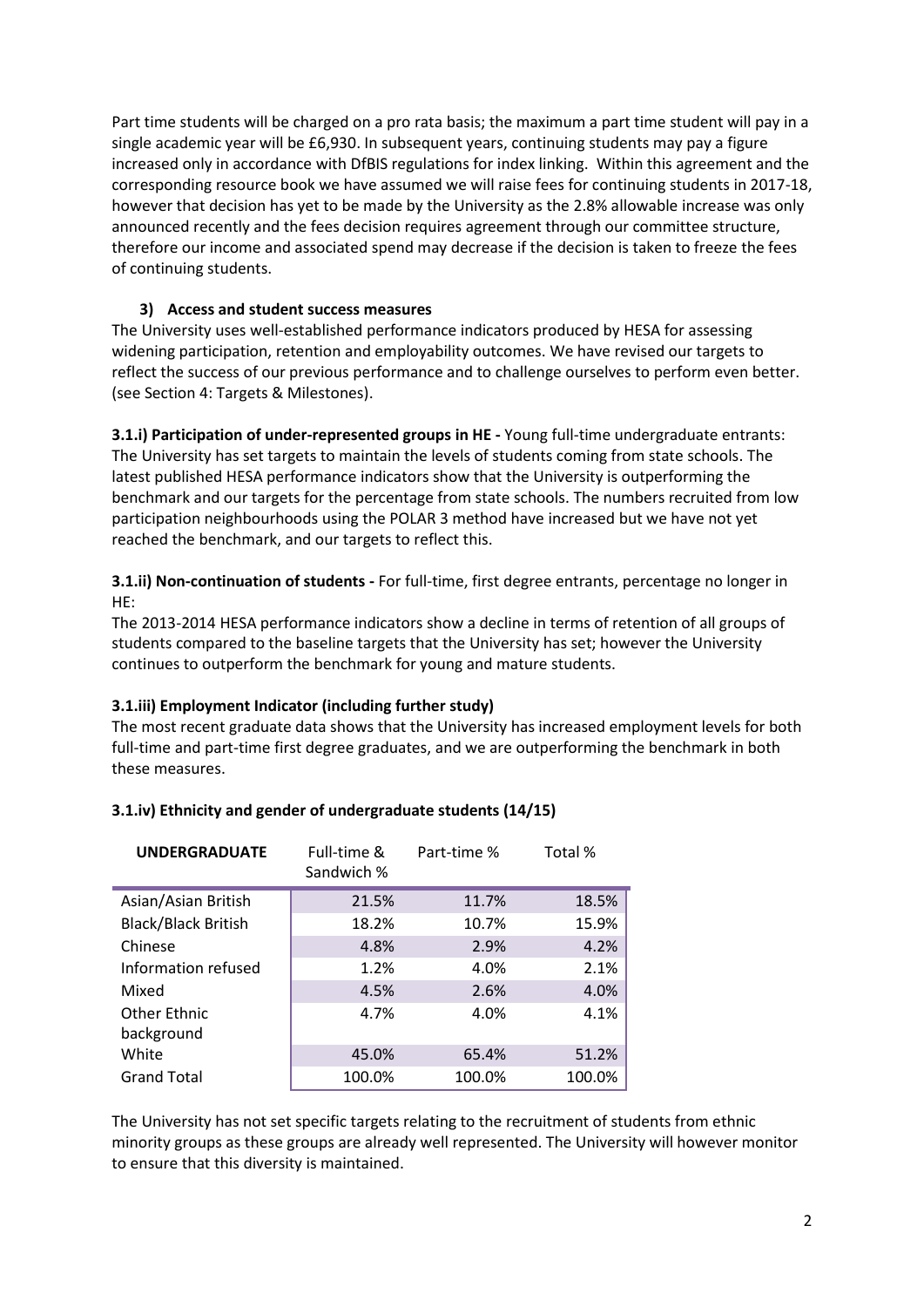| <b>UNDERGRADUATE</b>       | Full-time &<br>Sandwich % | Part-time % | Total % |  |  |  |  |
|----------------------------|---------------------------|-------------|---------|--|--|--|--|
| Female                     | 52.3%                     | 68.1%       | 57.1%   |  |  |  |  |
| Male                       | 47.7%                     | 31.9%       | 42.9%   |  |  |  |  |
| Total                      | 100.0%                    | 100.0%      | 100.0%  |  |  |  |  |
| <b>UNDERGRADUATE</b>       | Female                    | Male        | Total % |  |  |  |  |
| Asian/Asian British        | 16.0%                     | 21.9%       | 18.5%   |  |  |  |  |
| <b>Black/Black British</b> | 16.1%                     | 15.8%       | 15.9%   |  |  |  |  |
| Chinese                    | 3.3%                      | 5.5%        | 4.2%    |  |  |  |  |
| Information refused        | 1.9%                      | 2.2%        | 2.1%    |  |  |  |  |
| Mixed                      | 3.8%                      | 4.1%        | 4.0%    |  |  |  |  |
| Other Ethnic               | 3.7%                      | 4.6%        | 4.1%    |  |  |  |  |
| background                 |                           |             |         |  |  |  |  |
| White                      | 55.2%                     | 45.9%       | 51.2%   |  |  |  |  |
| <b>Grand Total</b>         | 100.0%                    | 100.0%      | 100.0%  |  |  |  |  |

The University has not previously included gender statistics in the access agreement but in light of the falling numbers of males entering HE, we will now begin monitoring this.

# **3.2) Our success**

The University is proud of its successful record of working with students from widening participation backgrounds; our strong performance on many of the HESA measures is evidence of the effectiveness of the approach that we take, and we intend to continue in our commitment to that strategy. In response to the HESA statistics demonstrating potential for growth, we will renew our focus on attracting a higher percentage of students from low participation neighbourhoods according to POLAR3 data. We will continue to evaluate the effectiveness of our activities and use these evaluations to guide our programme of activities in the future. We will work in collaboration with other universities, our local consortium colleges and other HE, enterprise and IAG partners to ensure that students in the local area have the best possible access to widening participation activities.

We are mindful of reports (e.g. HEFCE/OFFA, 2013; Milburn, 2012) underlining the need for longitudinal interventions to promote social mobility; the University of Hertfordshire has taken a lead in planning a long-term future for widening participation success in the county through our involvement in establishing Free Schools and two UTCs; we intend to continue that collaboration with local schools, such that we are supporting potential students from their first to final years in education.

The University is cognisant of the research carried out by OFFA in their report 2014/02 that bursaries are ineffective at student retention, and as such has restricted access expenditure to those in most financial need through a hardship fund and by granting a bursary of £1500 per year to each care leaver . This has allowed the University to retain our outreach, retention and success activities. Our innovative student support programme will continue to enhance the experience of our current students.

The University has a good track record of ensuring widening participation and strives to continually increase retention. A significant level of investment which comes from all sources, levelling out at over £5.5 million by 2019/20, will be used to resource additional widening participation, outreach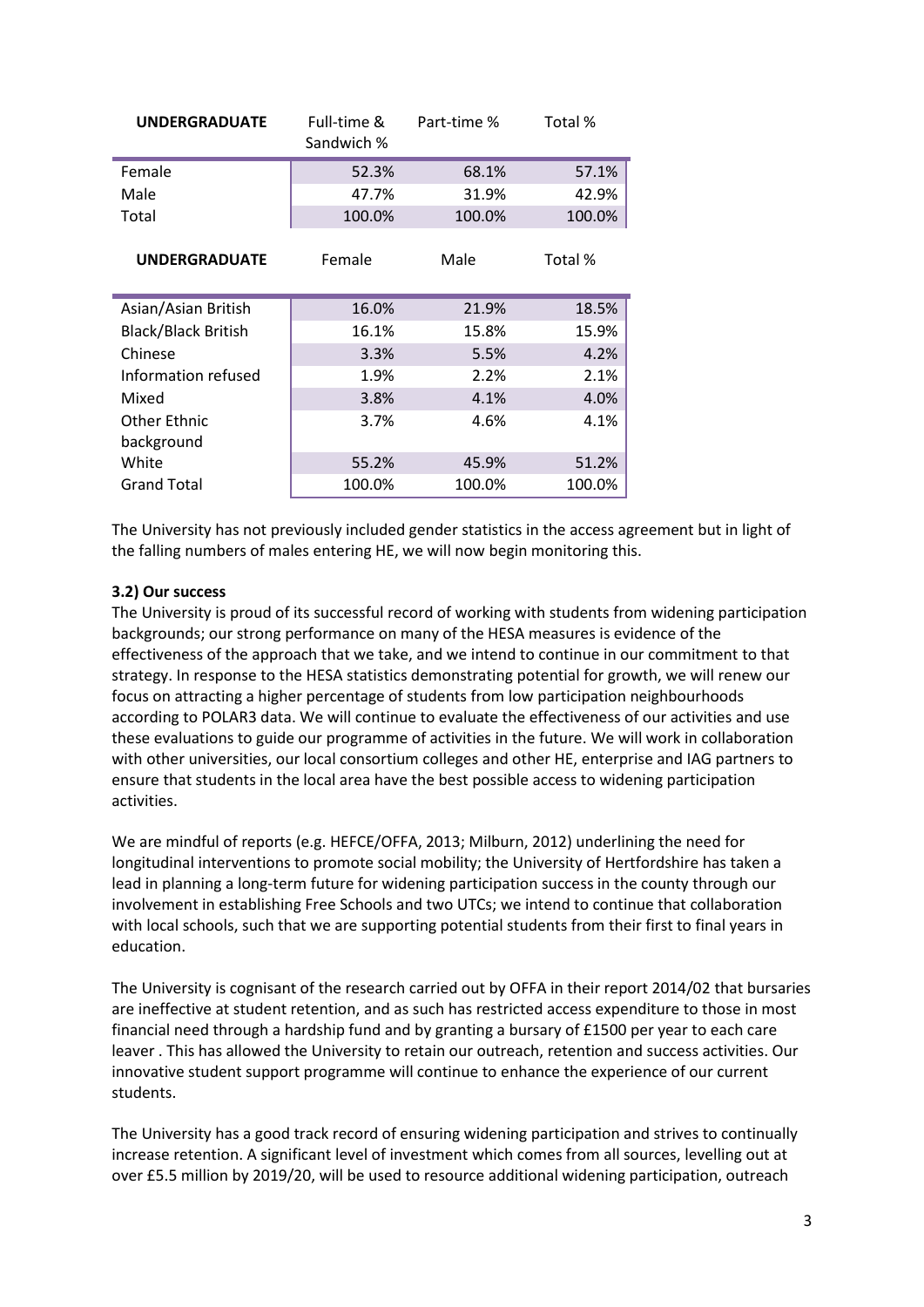and retention activity. This relates to £2.9 million expenditure on direct outreach activities and £2.6 million on progression and student success activities.

# **3.3) Outreach**

As a result of the University's widening participation strategy, the number of students recruited from our target groups exceeded many of our benchmarks. The University has established an Outreach and Widening Participation department to ensure the continued delivery of support for students from low participation backgrounds. This includes a Research and Evaluation Officer to ensure that the University is effective in targeting areas of under-participation and students who will benefit most from outreach activities. The department's secondary school work predominately targets the former Aimhigher schools in the county, to ensure that the schools in most need receive the greatest amount of interaction.

In planning our outreach work, the University is guided by existing research highlighting the need for a sustained programme of activity with interactions occurring throughout the students' educational careers (e.g. HEFCE/OFFA, 2013). We build on the successes of the Aimhigher programme through delivering established effective interventions such as Summer Schools (e.g. Hoare and Mann, 2011), campus visits and talks in schools (Roberts and Weston, 2010), and also introduce new activities which we evaluate on an on-going basis to assess their effectiveness.

The University recognises the significant advantages of collaborative work and intends to do this in the following ways:

- Maintain the consortium arrangements with local FE Colleges as a core element of the widening participation work;
- Maintain University Campus St Albans, our collaborative venture with Oaklands College which delivers part-time HE courses to predominately mature learners;
- Work closely with key national and local organisations, for example, SETPOINT Hertfordshire, IET;
- Continue to collaborate with other universities in the Eastern Region WP Group;
- Maintain our partnerships with Trust Schools, Academies, Free Schools and the two University Technical Colleges (UTCs).

A number of strategic partnerships and support will be maintained. These include:

- Continuing the WP partnership programme which includes all the former Aimhigher schools, in order to support their students' progress into higher education;
- Continuing the collaborative outreach relationships with the partners in the Herts AHEAD network established during the 14-15 and 15-16 academic years;
- The sponsorship of academy schools and continuation of Trusts with schools to help build sustainable links and progression routes;
- Partnership with targeted schools/consortia of schools;
- Being a leading partner in the Elstree UTC and the Watford UTC;
- Continuing our partnerships with four Community Free Primary Schools, focusing on social mobility and educational achievement, and considering being actively involved in establishing other Free Schools in collaboration with the Hertfordshire Free School Company;
- Expanding our participation in the Higher Apprenticeships programme.

Within the partnership frameworks, we also engage directly with pupils to provide them with experience of the University environment, to make HE more accessible and to dispel negative perceptions, particularly in areas where there is a tradition of low participation in HE.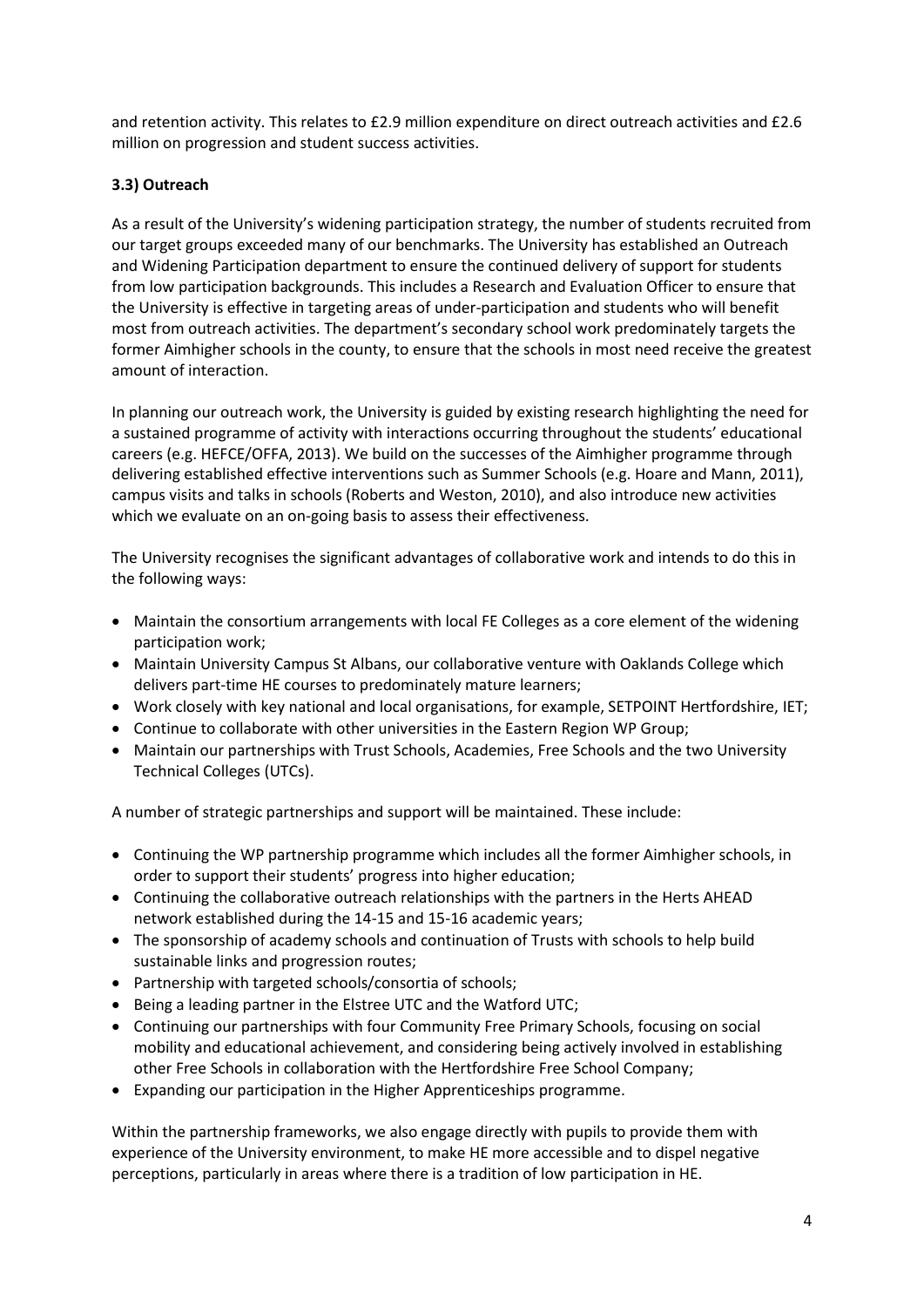The provision of accessible, timely and co-ordinated information about all aspects of HE remains vital to our success and the University will further enhance the raft of communication activities aimed at young people, their parents/carers and teachers. The University will continue much of its established programme of support for schools and colleges designed to reach out to groups who might otherwise have been excluded from a university career. Specifically, this includes:

- Regular briefings for school/college staff to ensure an understanding of current HE developments (examples include student finance, the UCAS tariff, value of key skills, writing references);
- Academic support for specific qualifications, for example, the extended project qualification;
- Liaison and progression activity with four Consortium Colleges to foster links and support for students and progression to higher education from further education;
- Development of a range of activities providing additional skills support for those who need it prior to their HE studies;
- Wide-ranging support for careers activities in schools and colleges;
- Vocational and Further Education Routes to Higher Education, including work-based learning opportunities and routes for Apprentices;
- A range of talks for years 9 to 13 regarding university. Topics include Personal Statements, Student Finance, Student Life, Parents' talk, Learning Skills for University;
- Routine engagement of Widening Participation Student Ambassadors and Student Mentors to work with pupils at schools with low participation rates;
- Summer schools, academic assistance and subject masterclasses particularly targeted at underrepresented groups;
- Expansion of our programme of work with mature and part-time learners to ensure that they have the necessary information to make a considered choice about HE.

# **3.3) Looked after children and care leavers**

The University is committed to providing support for looked after children as they make decisions about HE, and for care leavers once they have arrived at the University. We intend to continue our Summer School for looked after children and are investigating partnering with local schools and virtual schools to provide long-term outreach activities for children in care. Once care leavers arrive at the University, there is a dedicated officer to support them and they receive a £1500 per year bursary. The University will evaluate the effectiveness of this financial support.

#### **3.4) Retention, Employability and Success**

The University has been successful in attracting students from a diverse range of backgrounds. We also recognise that students from widening participation groups often require additional support to ensure retention, employability and success. We have therefore identified this area as an important element of our Access Agreement. The University will ensure that students have a clear sense of identity and engagement with their programme of study and support for their transition into the University through:

- A carefully planned and supportive induction period for both new and returning students;
- Focus on generic study skills;
- Early feedback on work and provision of advice for academic success;
- Monitoring engagement and attendance as a tool to identify issues students may have that may affect their ability to succeed, including identifying students who may be at risk of dropping out/ failing.

The University will also focus on the following areas:

Raising retention awareness among all staff;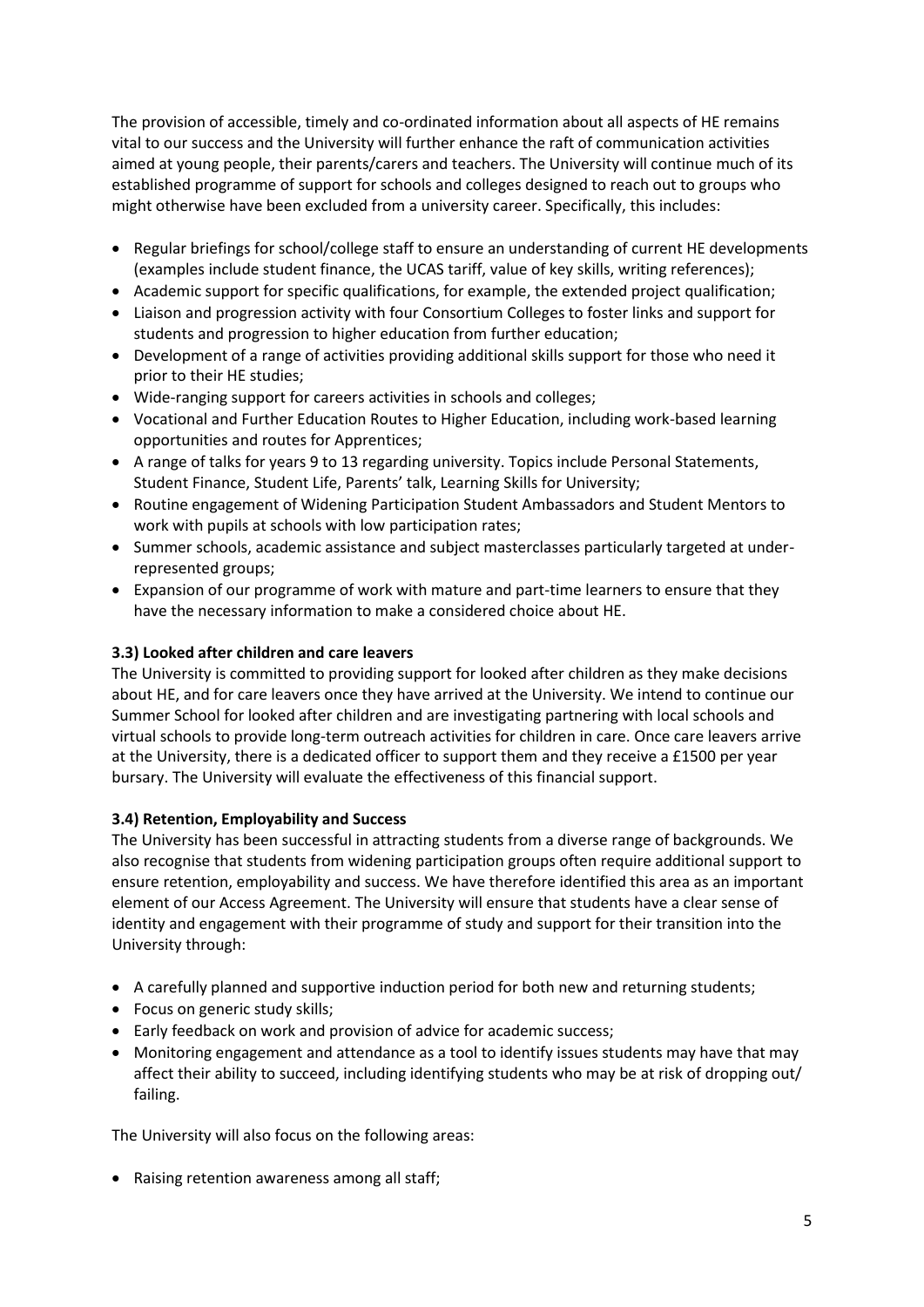- Promoting and sharing good practice within the University in relation to student retention;
- Supporting, monitoring and informing the retention, progression and achievement performance of the University, its Schools of study, programmes and subjects;
- Identifying and removing obstacles to retention, progression and achievement;
- Increasing the degree attainment of BME students;
- Evaluation of the impact of the student retention activity.

The University has taken the strategic decision, recognising the significant impact this has on the learning, degree attainment and employability opportunities for students, to waive placement year tuition fees for those students spending their third year of a four year course studying abroad or working. There will be a fee of £1,385 charged to students choosing to study abroad during their second year, including those on the Erasmus scheme.

# **3.4.i) Herts Success programme**

Following the end of the National Scholarship Programme, the University introduced a new programme designed to increase our support for widening participation students before and during their time in higher education. In designing the programme, the University has considered reports such as OFFA 2014/02 indicating that bursaries appear to have little effect on retention rates, and that resources are better focused on outreach and student support.

Students will be eligible for inclusion in the Herts Success programme if they are on courses charging fees above £6,000 (excluding programmes with fees not covered by this Access Agreement; for example foundation degrees franchised to partner colleges) and who have a household income of up to and including £25,000 and fall into one or more of the following groups:

- Identified to be from the lowest HE participation quintiles
- In receipt of incapacity benefit
- Identified as a Looked After Child (Using the statutory definition)

The Herts Success programme delivers a range of activities designed to increase retention, student success, progression to post-graduate study and employability. The programme will be expanded in 2017-18 to include students who would previously have been eligible for NHS financial assistance.

# **4) Targets and milestones**

# **4.1) Widening Participation, Retention & Employability**

HESA has well established performance indicators for widening participation, retention and employability. The University has updated its targets to reflect that we have made excellent progress in exceeding our previous targets and therefore need new goals to challenge us. Our targets for the 2017-18 academic year are as follows:

*4.1.i) Participation of under-represented groups in HE* (HESA Performance Indicators Table T1b) Young full-time undergraduate entrants:

- from state schools or colleges : 97.8%
- from NS-SEC (social) classes 4, 5, 6 & 7: we have removed this target
- from low participation neighbourhoods (based on POLAR3 method): 8%

# *4.1.ii) For Full time, First Degree entrants: non-continuation of students* (HESA Performance Indicators Table T3a)

- Percentage not in HE: Young entrants 5.1%
- Percentage not in HE: Mature Entrants 9.7%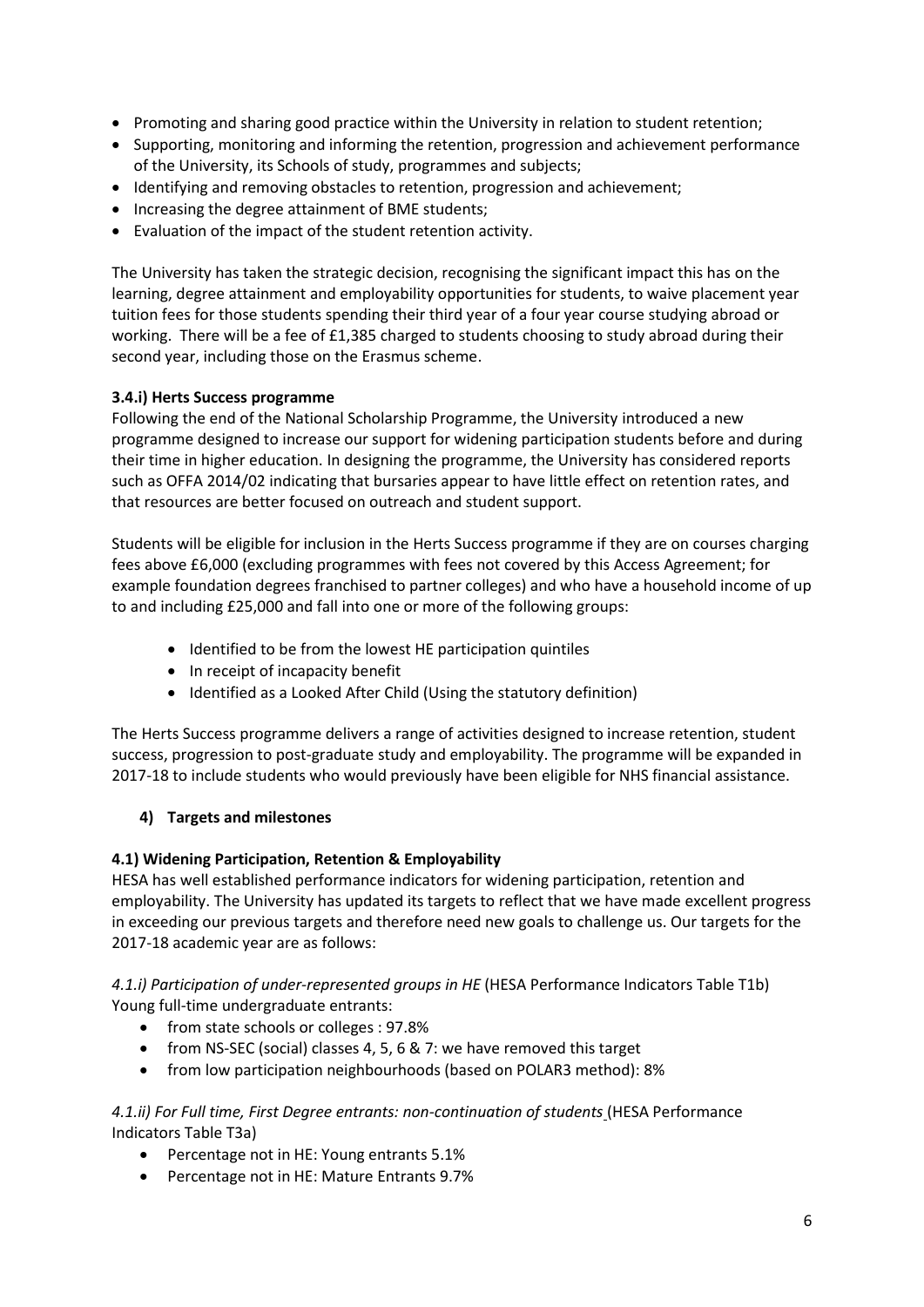*4.1.iii) Leavers obtaining first degrees from full-time courses* (HESA Performance Indicators Table E1a Employment Indicator (including further study): 93.2%

During the 2015-16 academic year, the University will be establishing a baseline employment indicator for widening participation students, and a baseline for student success indicators for widening participation students. These baselines will then be used to set targets that will be included in subsequent access agreements.

In addition, the University will, on a timely and regular basis, collate and disseminate transparent and robust data (both qualitative and quantitative) on students prior to entry, and on the retention, progression and achievement of students at University, School and programme level, that are amenable to analysis by gender, race, age, disability, social background, pre-entry qualifications, and familial experience of HE.

# **5) Monitoring and evaluation arrangements**

Research will be fundamental to monitoring and evaluating the impact of the advance measures within the access agreement. The University will continue to fund the Research and Evaluation Officer within the Outreach and Widening Participation Department, whose work involves collaboration with colleagues in the Registry, Office of the Dean of Students, and Marketing and Communications. The University will establish a Widening Participation Steering Group comprising senior leadership from across the institution, intended to set strategic priorities and monitor progress.

Accountability for the monitoring and evaluation of the Access Agreement will be divided into two areas of responsibility:

• Outreach: the Dean of Students and Head of Outreach and Widening Participation; reporting to Academic Board or the appropriate subcommittees.

• Retention, Employability and Success: the Pro Vice-Chancellor for Student Experience, Pro Vice-Chancellor for Enterprise and the Dean of Students; reporting to Academic Board or the appropriate subcommittee, Student Educational Experience Committee (SEEC).

Academic Board is attended by representatives from the Students' Union.

# **6) Equality and diversity**

The University of Hertfordshire has a diverse student population that is reflective of our continuing commitment to equal opportunities. Our over-arching Equality and Diversity policy articulates a renewed vision for advancing equality and valuing diversity which supports the achievement of the University's Strategic Plan. The Equality and Diversity policy (UPR EQ03, updated 4th April 2012) can be accessed on the University's website at the following location: http://sitem.herts.ac.uk/secreg/upr/EQ03.htm

The policy statement set out in this document summarises how the University will realise this vision, and ensure compliance with the Equality Act 2010 and other relevant legislation. The University is committed to producing Equality Impact Assessments for the areas covered by this Access Agreement, supported by the University's Equality Office.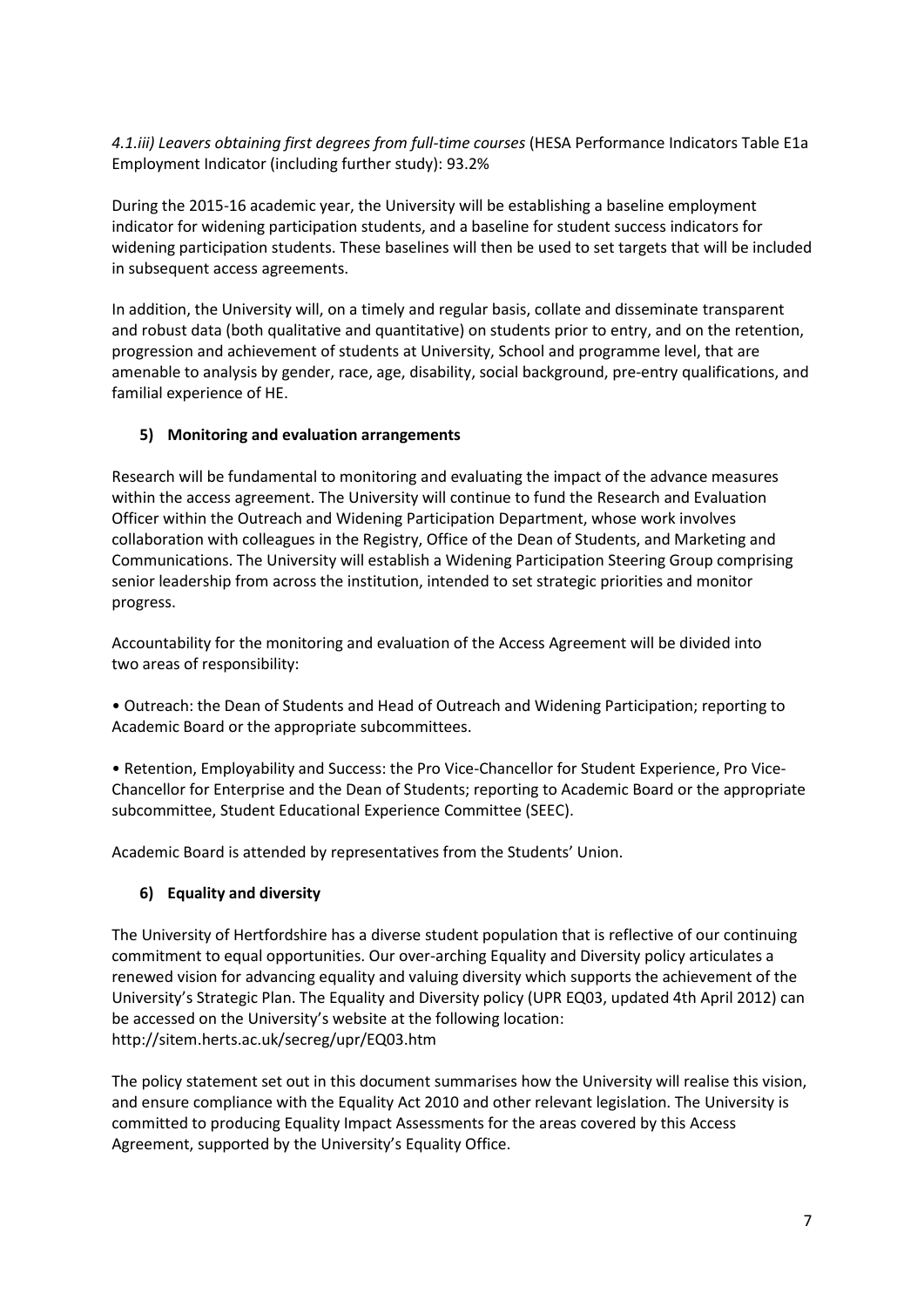Much of the work set out in this Access Agreement will positively impact on the equality and diversity of the University of Hertfordshire; particular examples of this are our commitment to lessening the attainment gap between BME and white students and our ongoing support of Looked After Children/Care Leavers.

Key Equality achievements in recent years include achieving institutional Bronze Athena SWAN award and four Bronze departmental awards. The University was also one of only eight UK institutions to be awarded Bronze award in the inaugural Race Equality Charter. Both of these charter marks have helped the University to raise awareness of gender and race equality specifically across the institution, and enhanced engagement across staff, students and other stakeholders about the work the University is undertaking. This work has included staff and student recruitment, staff development and progression, and student attainment.

The University has in place institutional action plans relating to Athena SWAN and the Race Equality Charter, and is actively implementing these across the institution to address areas that require change or improvement.

#### **6.1) BME attainment**

The University has a longstanding public commitment to reduce the attainment gap between BME and white students. Our work on the BME Student Success project has identified that there is no single cause for the awarding gap. We have used data to inform us of awarding levels across different ethnic groups, and this has consistently shown that black students continue to receive 'good degree' awards at a lower rate than any other ethnic group, and this was evidenced within our Race Equality charter [submission.](http://www.herts.ac.uk/about-us/equality-and-diversity/race-equality-charter-mark) We are setting the challenging target of reducing the awarding gap between white and black students receiving a 'good degree' by 10 percentage points by 2020. This will focus our attention on the reasons behind the awarding gap for this particular cohort of students and begin to identify and implement strategies to reduce the gap. We believe this will benefit all groups of students in future.

#### **6.2) Disability**

The University monitors recruitment, achievement and progression by disability on an annual basis. Statistics shows that there is no significant difference in the way disabled students at the University perform academically or in their progression when compared to non-disabled students. There is also no evidence of under-recruitment of disabled students. This data will continue to be reviewed regularly.

Statistics show that the number of students disclosing mental health as a disability has increased significantly while SpLDs remain the most commonly disclosed disability. The University has taken steps to address this through enhancement of its mental health team in Student Wellbeing and will keep this under review. It is also well placed to support students who have SpLDs and other disabilities through its Disability team.

In response to the Government's changes to Disabled Students' Allowance (DSA) and the withdrawal of funding for the majority of bands 1 and 2 support workers, the University has reviewed its practice. It has made a commitment continue to provide disabled students with essential support, once the DSA is removed and to review its learning and teaching to see if it could be more inclusive to meet the needs of disabled students.

It is estimated that the additional cost to the University of supporting disabled students once the DSA is withdrawn will be approximately £120,000pa after three years of the change coming into force.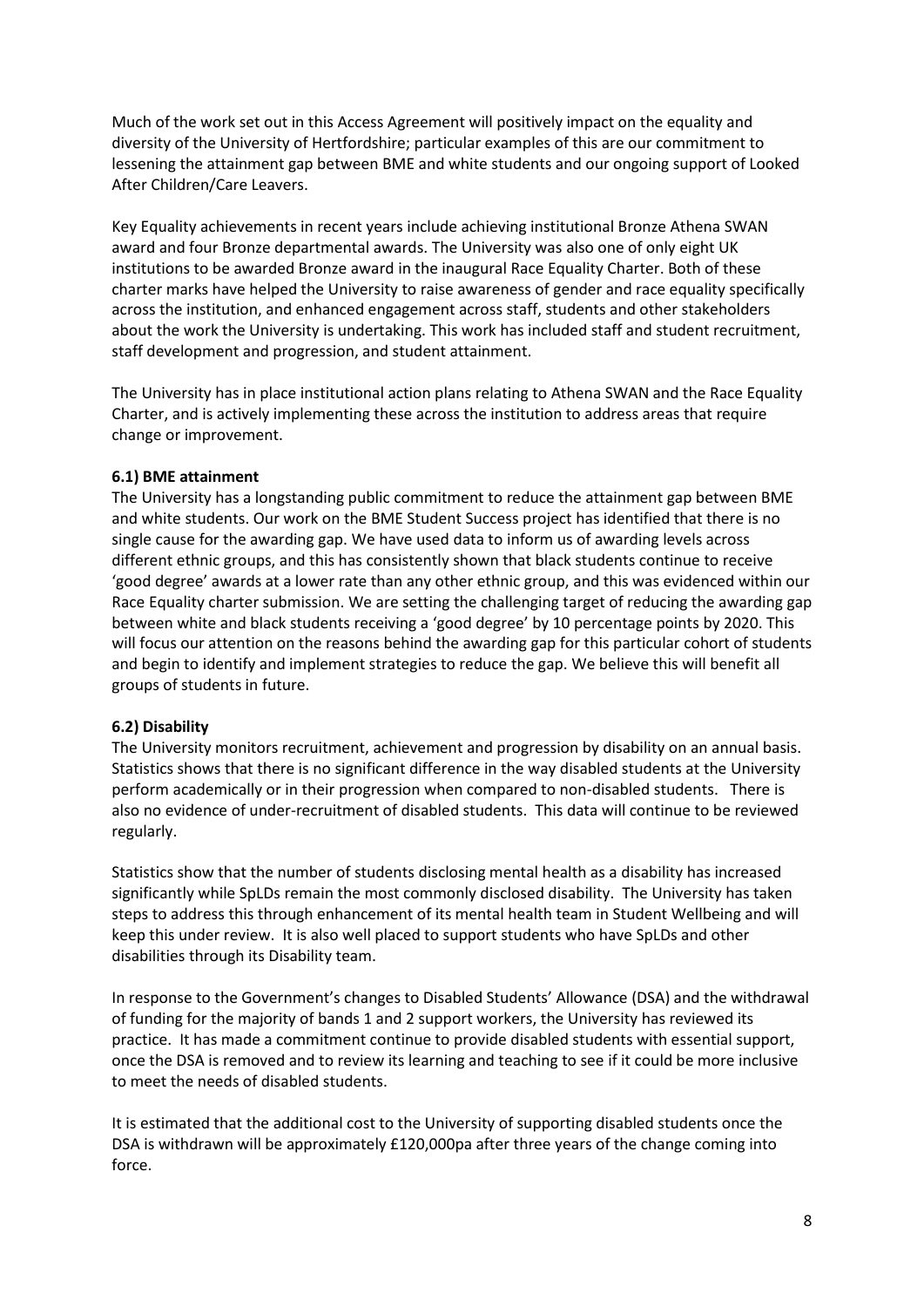The review of inclusive learning and teaching has yet to conclude however it is anticipated that resource will be required in order to implement its recommendations.

# **7) Provision of information to prospective students**

The University recognises the importance of providing clear and transparent information on the financial arrangements for students. It will communicate information on fees and scholarships to applicants and potential applicants in several different ways:

- The website will continue to include student finance web pages explaining the University's policy on tuition fees and availability of, and eligibility for, additional support. Where appropriate the web pages will be linked to relevant external websites, such as Student Finance England;
- The University's undergraduate prospectus will contain information explaining the policy on tuition fees and scholarships;
- A separate leaflet will be available at higher education fairs, open days and within the Student Centre;
- All University open days will have designated presentations and trained staff available to answer questions on student finance;
- The University's website has a specific section containing information for parents on how to support their children;
- A facility for applicants to see Student Finance staff on an individual basis is and will continue to be available.

The University will provide timely and accurate information to UCAS and Student Finance England about the finance offer to our students.

# **8) Consulting with students**

Students in receipt of widening participation support have been consulted frequently during their studies about their experiences and the support they have received. Their responses to questionnaires and within focus groups have informed our student support arrangements in the current Access Agreement. A draft version of the access agreement was discussed with sabbatical officers from the Students' Union in April 2016 and they expressed the hope that the University will expand the support measures available to widening participation students in light of the changes to maintenance grants and the DSA.

# **9) References**

Department for Education (2013) Destinations of key stage 4 and key stage 5 pupils: 2010 to 2011 Available at: [https://www.gov.uk/government/publications/destinations-of-key-stage-4-and-key](https://www.gov.uk/government/publications/destinations-of-key-stage-4-and-key-stage-5-pupils-2010-to-2011)[stage-5-pupils-2010-to-2011](https://www.gov.uk/government/publications/destinations-of-key-stage-4-and-key-stage-5-pupils-2010-to-2011)

HEFCE/OFFA (2013) National Strategy for Access and Student Success: interim report to the Department for Business, Innovation and Skills by the Higher Education Funding Council for England and the Office for Fair Access. Available at:

http://www.hefce.ac.uk/news/newsarchive/2013/name,78843,en.html

Hoare, T. and Mann, R. (2011) The impact of the Sutton Trust's Summer Schools on subsequent higher education participation: a report to the Sutton Trust. Available at: http://www.suttontrust.com/research/the-impact-of-the-sutton-trusts-summer-schools-2012/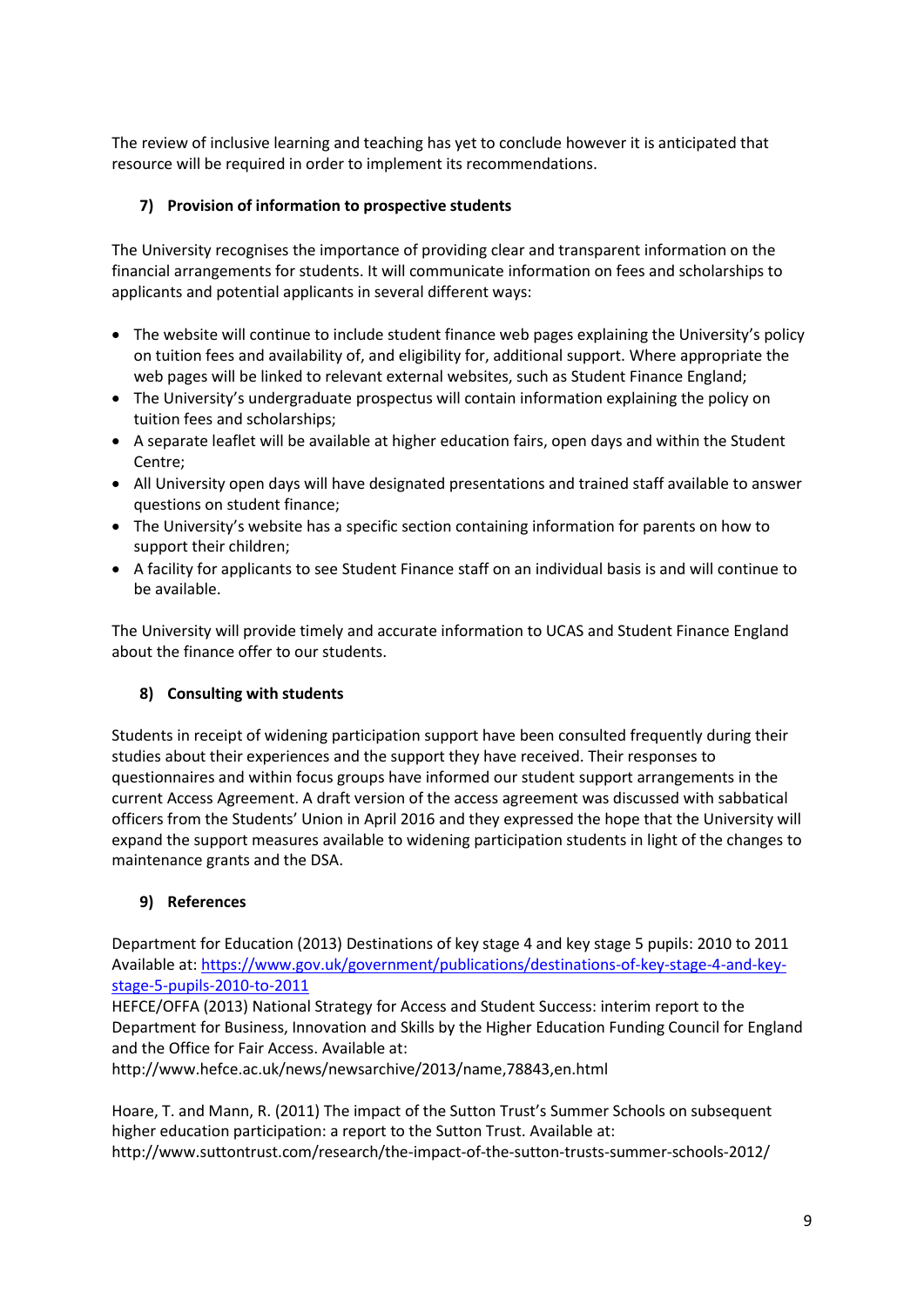Milburn, A. (2012) University Challenge: How Higher Education Can Advance Social Mobility. A progress report by the Independent Reviewer on Social Mobility and Child Poverty. Available at: https://www.gov.uk/government/publications/independent-reviewer-s-report-on-higher-education

OFFA (2014) An interim report: Do bursaries have an effect on retention rates? Available at: http://www.offa.org.uk/wp-content/uploads/2014/03/OFFA-2014-02.pdf

OFFA (2013) How to produce an access agreement for 2014-15. Available at: <http://www.offa.org.uk/guidance-notes/producing-access-agreements-for-2014-15/>

Roberts, A. and Weston, K. (2010) Aimhigher Hertfordshire: An evaluation of attitudinal changes to higher education among young people in relation to their experience of the Aimhigher programme. Available at:

http://www.heacademy.ac.uk/assets/documents/aim\_higher/Herts-Attitudinal\_Changes\_to\_HE.pdf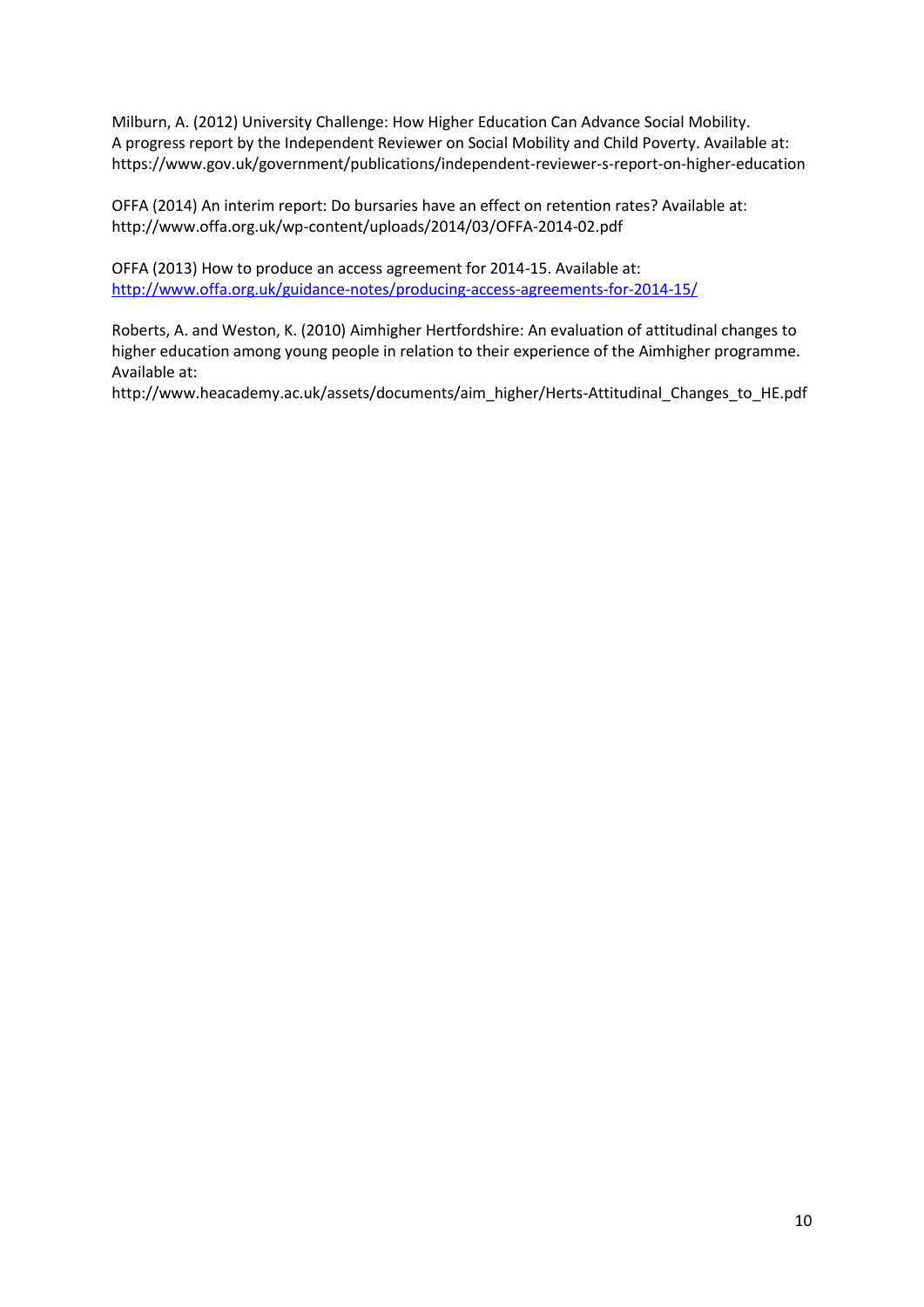| Table 7a - Statistical targets and milestones relating to your applicants, entrants or student body |                                         |                                                                                                          |                                                                                                                                                                                                               |                                                            |                        |                            |                                                                      |         |         |         |                                                                                                    |                                                                                               |
|-----------------------------------------------------------------------------------------------------|-----------------------------------------|----------------------------------------------------------------------------------------------------------|---------------------------------------------------------------------------------------------------------------------------------------------------------------------------------------------------------------|------------------------------------------------------------|------------------------|----------------------------|----------------------------------------------------------------------|---------|---------|---------|----------------------------------------------------------------------------------------------------|-----------------------------------------------------------------------------------------------|
| Reference<br>number                                                                                 | Stage of the lifecycle (drop-down menu) | Target type (drop-down menu)                                                                             | Description<br>(500 characters maximum)                                                                                                                                                                       | Is this a<br>collaborative<br>target? (drop-<br>down menu) | Baseline year<br>menu) | (drop-down   Baseline data | Yearly milestones (numeric where possible, however you may use text) |         |         |         | Commentary on your milestones/targets or textual<br>description where numerical description is not |                                                                                               |
|                                                                                                     |                                         |                                                                                                          |                                                                                                                                                                                                               |                                                            |                        |                            | 2016-17                                                              | 2017-18 | 2018-19 | 2019-20 | 2020-21                                                                                            | appropriate (500 characters maximum)                                                          |
| T16a_01                                                                                             | Access                                  | HESA T1b - State School (Young, full-time, undergraduate entrants)                                       | Percentage of young full-time undergraduate<br>entrants from state schools or colleges.                                                                                                                       | <b>No</b>                                                  | 2013-14                | 97.8%                      | 97.8%                                                                | 97.8%   | 97.8%   | 97.8%   | 97.8%                                                                                              | The University aims to maintain at the adjusted<br>baseline.                                  |
| T16a_02                                                                                             | Access                                  | HESA T1b - Low participation neighbourhoods (POLAR3) (Young, full-<br>time, undergraduate entrants)      | Percentage of young, full-time undergraduate<br>entrants from low-participation neighbourhoods<br>(POLAR3 method).                                                                                            | <b>No</b>                                                  | 2013-14                | 7.5%                       | 7.8%                                                                 |         | 8.2%    | 8.4%    | 8.5%                                                                                               | The University intends to meet the location adjusted<br>benchmark of 8.4% by 2019-20.         |
|                                                                                                     | T16a_03   Student success               | HESA T3a - No longer in HE after 1 year (Young, full-time, first degree<br>entrants)                     | Non-continuation following year of entry:<br>percentage of young full-time first degree entrants<br>not in HE.                                                                                                | <b>No</b>                                                  | 2012-13                | 5.1%                       | 5.1%                                                                 | 5.1%    | 5.1%    | 5.1%    | 5.1%                                                                                               | The University aims to maintain at the adjusted<br>baseline.                                  |
|                                                                                                     | T16a_04 Student success                 | HESA T3a - No longer in HE after 1 year (Mature, full-time, first degree<br>entrants)                    | Non-continuation following year of entry:<br>percentage of mature full-time first degree entrants<br>not in HE.                                                                                               | <b>No</b>                                                  | 2012-13                | 9.7%                       | 9.7%                                                                 | 9.7%    | 9.7%    | 9.7%    | 9.7%                                                                                               | The University aims to maintain at the adjusted<br>baseline.                                  |
|                                                                                                     | T16a_05   Progression                   | Other statistic - Progression to employment or further study<br>(please give details in the next column) | Employment of full-time, first degree qualifiers:<br>HESA table E1a: graduates who say they are<br>working or studying (or both) as a percentage of all<br>those who are working or studying or seeking work. | <b>No</b>                                                  | 2012-13                | 93.2%                      | 93.2%                                                                | 93.2%   | 93.2%   | 93.2%   | 93.2%                                                                                              | The University aims to maintain at the adjusted<br>baseline.                                  |
| T16a_06 Access                                                                                      |                                         | Other statistic - Care-leavers (please give details in the next<br>column)                               | Number of declared care leavers studying at the<br><b>University</b>                                                                                                                                          | <b>No</b>                                                  | 2014-15                | 24                         |                                                                      |         |         |         |                                                                                                    | The University aims to maintain at the baseline.                                              |
| T16a_07                                                                                             | Access                                  | Other statistic - Part-time (please give details in the next column)                                     | Number of students participating in the Higher<br>Apprenticeships programme                                                                                                                                   | <b>No</b>                                                  | 2015-16                |                            |                                                                      | n/a     |         |         |                                                                                                    | The University will be establishing a baseline in 2015-<br>16 and setting targets after this. |
|                                                                                                     | T16a_08   Progression                   | Other statistic - Progression to employment or further study<br>(please give details in the next column) | Employment of widening participation students who<br>have participated in the Herts Success programme.                                                                                                        | <b>No</b>                                                  | 2015-16                | ln/a                       | In/a                                                                 | n/a     |         |         | ln/a                                                                                               | The University will be establishing a baseline in 2015-<br>16 and setting targets after this. |
| T16a_09 Access                                                                                      |                                         | <b>Other statistic</b> - Other (please give details in the next column)                                  | First year male primary ITT students as<br>summarized in the NCTL Performance Profiles<br>Report 1                                                                                                            | <b>No</b>                                                  | 2012-13                | 13%                        | 13%                                                                  | 13%     | 13%     | 13%     | 13%                                                                                                | The University aims to maintain at the baseline.                                              |
| $T16a_10$ Access                                                                                    |                                         | <b>Other statistic</b> - Other (please give details in the next column)                                  | First year "minority ethnic" primary ITT students as<br>summarized in the NCTL Performance Profiles<br>Report 1                                                                                               | <b>No</b>                                                  | 2012-13                | 16%                        | 16%                                                                  | 16%     | 16%     | 16%     | 16%                                                                                                | The University aims to maintain at the baseline.                                              |
| T16a_11                                                                                             | Access                                  | <b>Other statistic</b> - Other (please give details in the next column)                                  | First year "minority ethnic" secondary ITT students<br>as summarized in the NCTL Performance Profiles<br>Report 1                                                                                             | <b>No</b>                                                  | $2012 - 13$            | 20%                        | 20%                                                                  | 20%     | 20%     | 20%     | 20%                                                                                                | The University aims to maintain at the baseline.                                              |
| T16a_12                                                                                             |                                         | Other statistic - Part-time (please give details in the next column)                                     | Number of students participating in the Higher<br>Apprenticeships programme                                                                                                                                   | <b>No</b>                                                  | 2015-16                |                            |                                                                      |         |         |         |                                                                                                    | The University will be establishing a baseline in 2015-<br>16 and setting targets after this. |
| T16a_13                                                                                             |                                         | Other statistic - Progression to employment or further study<br>(please give details in the next column) | Employment of widening participation students who<br>have participated in the Herts Success programme.                                                                                                        | <b>No</b>                                                  | 2015-16                |                            |                                                                      |         |         |         |                                                                                                    | The University will be establishing a baseline in 2015-<br>16 and setting targets after this. |
|                                                                                                     |                                         |                                                                                                          |                                                                                                                                                                                                               |                                                            |                        |                            |                                                                      |         |         |         |                                                                                                    |                                                                                               |

# **Table 7** - Targets and milestones

# **Institution name: University of Hertfordshire**

**Institution UKPRN: 10007147**